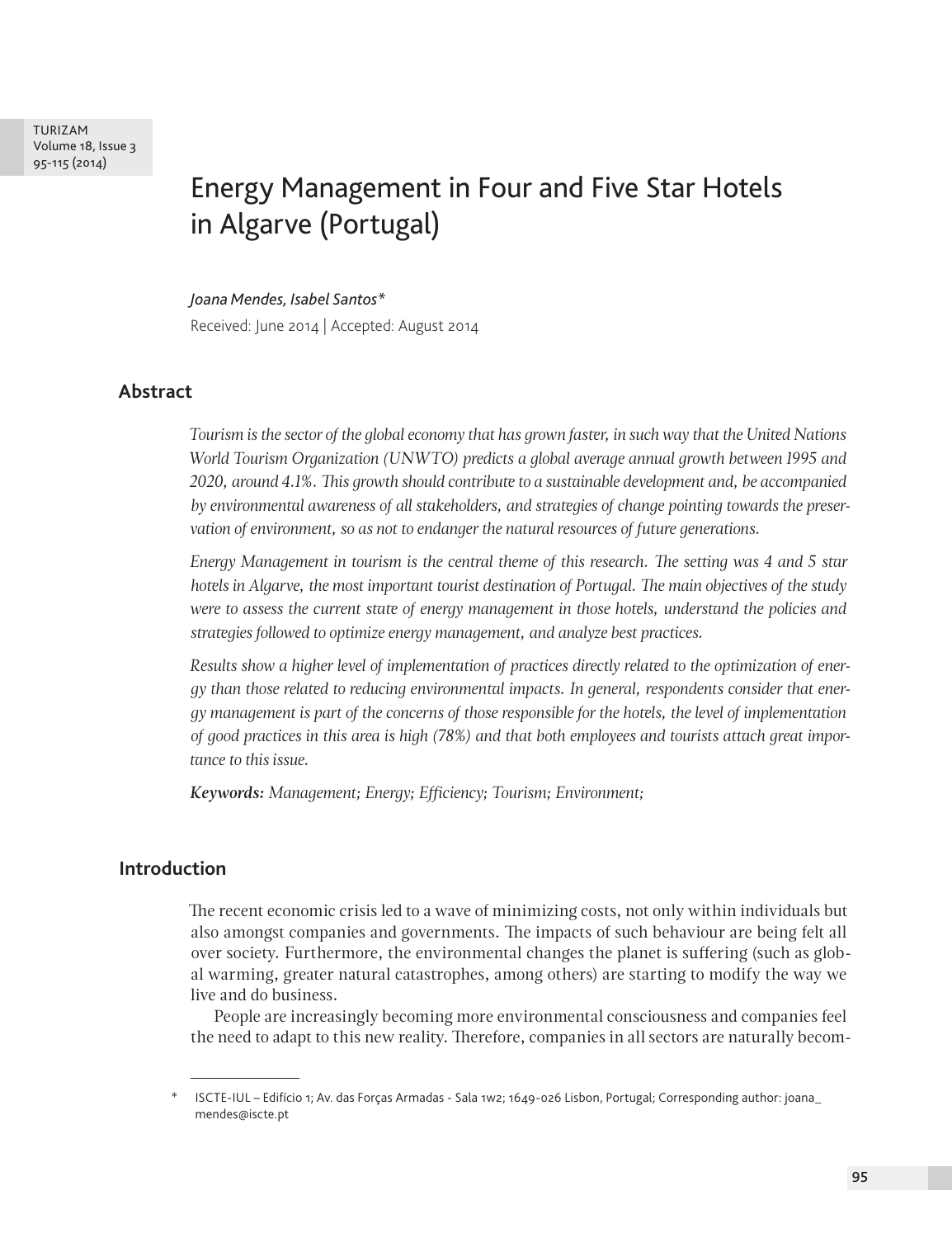ing more and more involved in the community, and their problems and concerns. The importance of being efficient is not just because of the economic perspective of cutting costs, but also in a long-term perspective about the development of a company.

Tourism is the sector of the global economy that has grown faster, in such way that the United Nations World Tourism Organization (UNWTO) predicts a global average annual growth between 1995 and 2020, around 4.1%. This growth should contribute to a sustainable development and, be accompanied by environmental awareness of all stakeholders, and strategies of change pointing towards the preservation of environment, so as not to endanger the natural resources of future generations (Mendes, 2012).

Hence, one of the most important challenges of a company working in Tourism is to operate as efficient as possible. Energy is a very expensive resource and an essential one in this sector, which makes energy management in tourism a very important and current problematic. Despite of its importance, the theme has poor focus at national level, in Portugal. This study aims to understand how energy management influences the 4 and 5 star hotels of the most touristic areas of Portugal, Algarve. It is also intends to analyze if energy management is perceived to be an essential or important factor and what are the state-of-the-art policies of companies operating in tourism.

The structure of this article is divided into 7 sections. The first one introduces the theme and its main topics. The second part is the literature review, and the third describes the methodology and strategy used to analyze the topic. The third part will also address the research questions and explain the main motivations to this research. After that, segment 4 and 5 present respectively an analysis of the gathered results, and their former discussion with comparison to other studies. Finally, the last sections will discuss the conclusions reached and present some future areas of investigation.

## **Literature Review**

#### Corporate Social Responsibility and Energy Efficiency

Environmental consciousness is increasingly gaining importance and, as a result, clients, communities, NGOs (Non Governmental Organizations), suppliers, shareholders, among others, are demanding more from companies. This commitment that is being demanded from companies is the businesses contribute towards a sustainable development and, it is known as Corporate Social Responsibility (CSR) (Petkoski, Twose, 2003). As Hopkins (2004: 1) defines, CSR is:

*"CSR is concerned with treating the stakeholders of the firm ethically or in a responsible manner. Ethically or responsible' means treating stakeholders in a manner deemed acceptable in civilized societies. Social includes economic and environmental responsibility. Stakeholders exist both within the firm and outside. The wider aim of social responsibility is to create higher and higher standards of living, while preserving the profitability of the corporation, for peoples both within and outside the corporation."*

This commitment demands companies to be pro-active and involve themselves in the improvement of social and environmental conditions, beyond what is required by law (Auld, et al., 2008). Furthermore, companies pursuing a CSR strategy can create a competitive advantage over their competitors. Through investing in environmental development, production costs can be reduced in the medium and long term as they would be investing in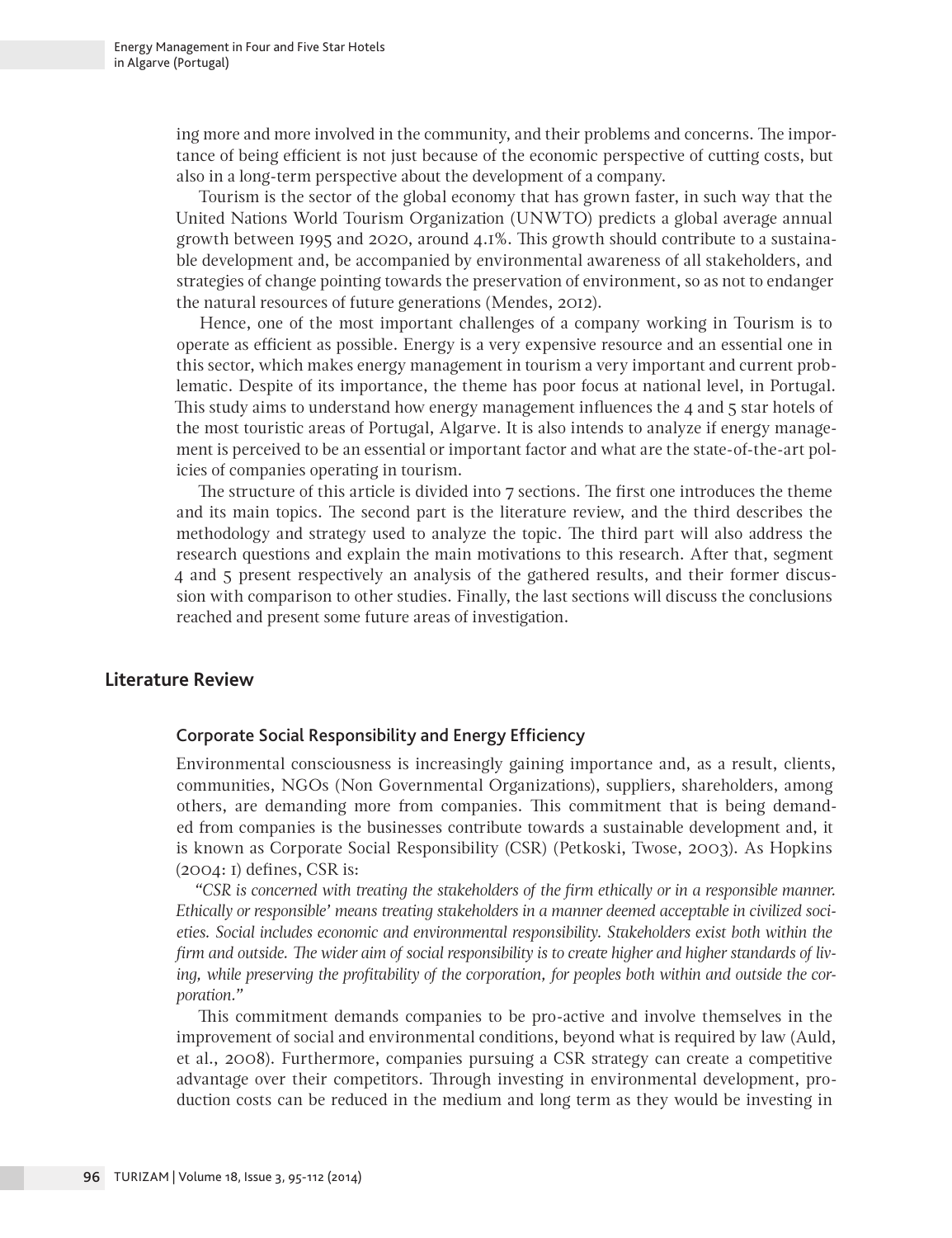solutions that avoid/minimize waste and ineffective consumption of energy and raw materials (Young, 2007). Besides that, it improves the image of the company and its products among consumers (Young, 2007). Another environmental initiative defends a "top-line value" approach, which sees environmental concerns as a tool towards increasing revenues rather than only to reduce costs (Kashmanian, et al., 2010).

Energy is a fundamental resource for the simplest activities in any company. It is an expensive resource with a constant price fluctuation due to the perishable nature of its origins (mostly non renewable sources). The first energy crisis in the beginning of 1970s drove energy end-users to look for substantial operation costs reduction and new ways to control and measure energy consumption (Okay,Akman, 2010). This was the first step that initiated energy efficiency discussion, since companies began to realize that it was possible to save costs and improve the environment.

As Patterson (1996: 1) explains, energy efficiency is "*using less energy to produce the same amount of services or useful output*". So, if less energy can be used to produce the same service or output, there is room to reduce costs and save money. The basic idea of energy efficiency is to enhance the level of service per unit of energy and/or diminish the energy use per unit of activity (Jollands et al., 2010). In other words, the productivity remains the same with less energy being consumed or it augments with the same level of energy. Several authors have argued that energy efficiency is the most cost-effective strategy to reduce costs and to reduce polluted emissions (Stanford, 1997; Jollands, et al., 2010; Martin, et al., 2011; Abulfotuh, 2007).

## Energy Management

In a scenario where companies, industries and governments are under remarkable economic and environmental stress (Turner, 2004), such as the one we face nowadays, this discussion becomes even more relevant. The same author argues that organizations have to survive in global market while they are also pressured to diminish their air and water contamination, which implies the need for investments in technologies. In addition, companies who have already reduced cost from downsizing and still need to improve their economic performance are looking for other solutions such as energy management, which is a viable opportunity with an upcoming tendency for companies to adopt (Turner, 2004). Energy management is "*the strategy of adjusting and optimizing energy, using systems and procedures so as to reduce energy requirements per unit of output while holding constant or reducing total costs of producing the output from these systems*" (Bureau of Energy Efficiency, 2005: 1).

Another interesting definition is presented in the Guide of Energy Management (Capehart, et al., 2003:15), and it considers energy management as a form to "*enhance competitive positions*". Thus, the objectives of energy management, according to the Bureau of Energy Efficiency (2005) are:

- To reduce energy costs/waste with no disruption of production & quality.
- To diminish environmental impacts.

To achieve these objectives an energy management plan or program should be developed. Kannan and Boie (2003) suggest a structure of energy management program that is described in Figure 1.

In addition, the energy management program should be permanent as opposed to a temporary campaign and the enterprise's structure should reflect that (Kannan, Boie, 2003). The Energy Management Handbook presents a structure of a company alongside of an ener-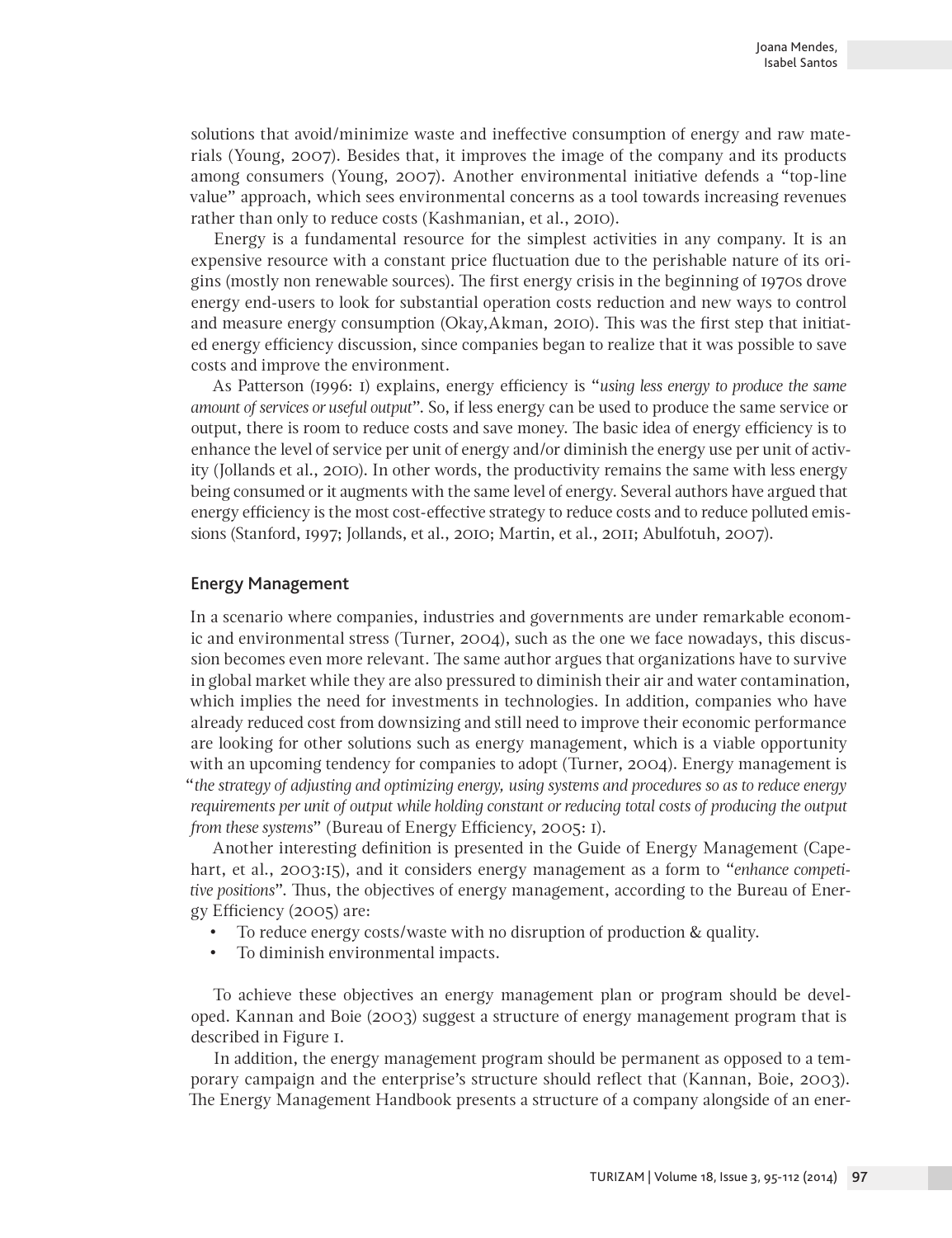



*Source – "Energy Management Practices in SME - case study of a bakery in German" (Kannan, Boie, 2003)*

#### **ENERGY MANAGEMENT PROGRAM**



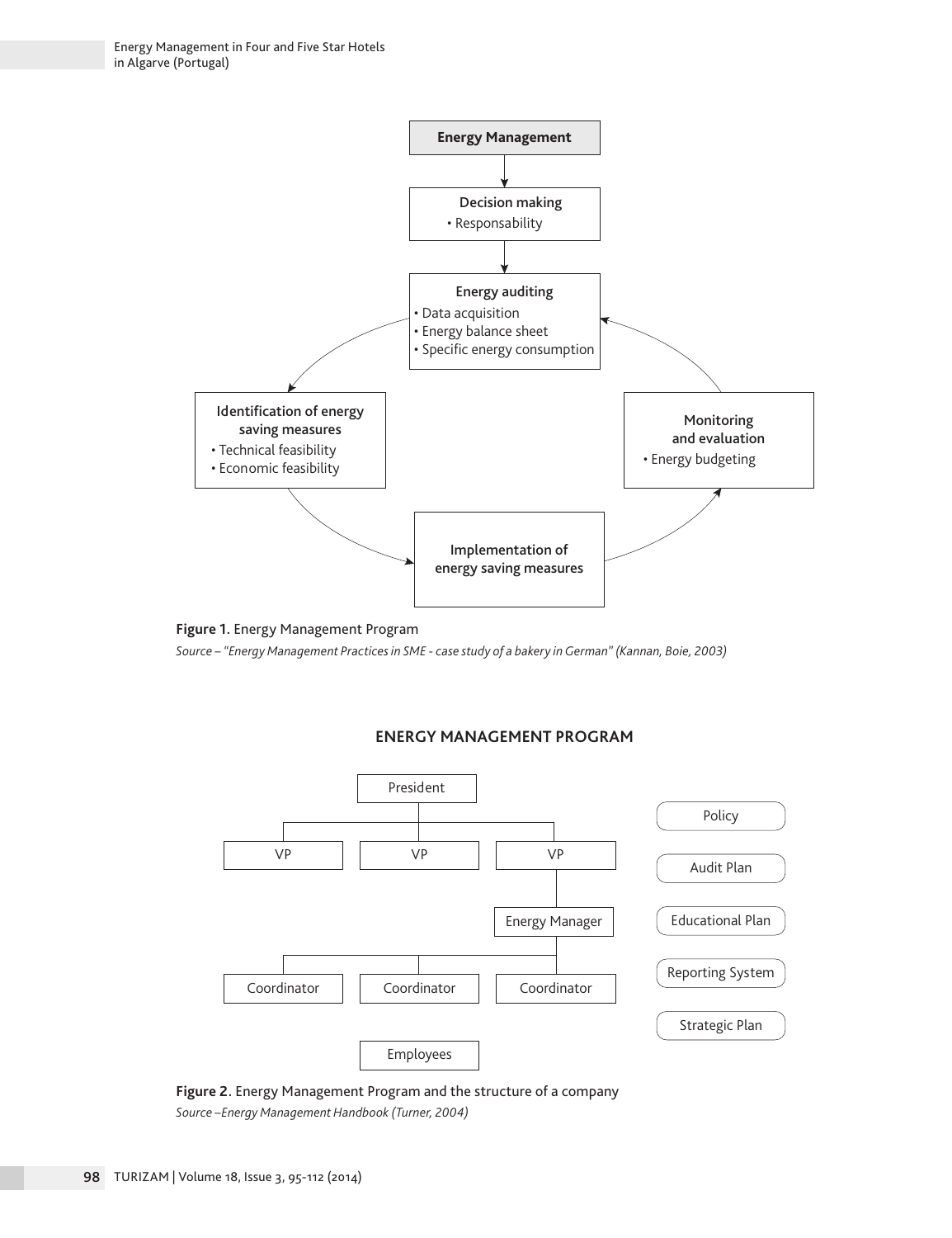gy management program, as expressed in Figure 2. It is a broader picture of a program and adds some strategic levels to the previous one shown by Kannan and Boie in Figure 1.

Several authors emphasize the importance of the top management commitment to energy management programs (Kannan, Boie, 2003; Capehart, et al., 2003; Turner, 2004). In fact, the Energy Management Handbook (Turner, 2004) goes one step further and says that without leadership, any energy program is destined to have little results. Moreover, the proximity of the energy manager with the CEO of the company influences the amount of climate practices adopted, that is, the closest this relationship is the more practices should be implemented (Martin, et al., 2011). Under Turner (2004) the effectiveness of these programs can be enhanced if four basic principles are adopted:

- 1. "*Control the costs of the energy function or service provided*"
- 2. "*Control energy functions as a product cost, not as a part of manufacturing or general overhead*"
- 3. "*Control and meter only the main energy functions, the roughly 20% that make up 80% of the costs*"
- 4. "*Put the major effort of an energy management program into installing controls and achieving results*"

Another aspect that determines the success of the energy management plan is the energy manager. If this person is not selected, chances are that the efforts developed are considered low priority and, consequently, nothing is developed (Capehart, et al., 2003). Therefore the role of the Energy Manager is extremely important and central to the continuous development of the program.

Despite of all these knowledge, there are many profitable energy efficient projects that are not implemented (Kleindorfer, 2010), being possible to find cases where companies refuse investments that allow more energy savings than they cost (Jackson, 2010). This inefficiency of the market is often called the "efficiency gap" (Jackson, 2010; Martin, et al., 2011) and it is the difference between the actual level of investment in energy efficiency and the higher level that would be cost advantageous from the customer's point of view (Brown, 2001). The fundamental reasons for these "efficiency gap" are appointed as market failures and barriers (Goldman, et al., 2005). In this context, the main differences between countries result from their current development and its openness to environmental concerns.

#### Risk Management and Market barriers

The risk perceived with the implementation of energy management programs is one barrier that countries and their businesses need to acknowledge and overcome. This risk often comes from misinformation, or lack of comparable data when considering new projects. The main barriers identified by Martin et al. (2011: 209) are:

- *"Credit constraints,*
- *Uncertainty about the future,*
- *Managerial factors such as: lack of information, managerial resources or attention to cost-cutting projects outside the scope of the firm's main business, short run optimization behaviour or the application of different hurdle rates to energy related projects".*

Regarding the financial barrier of such projects, Kleindorfer (2010) states that energy performance contracting constitutes a way to mitigate the risk often perceived by investors.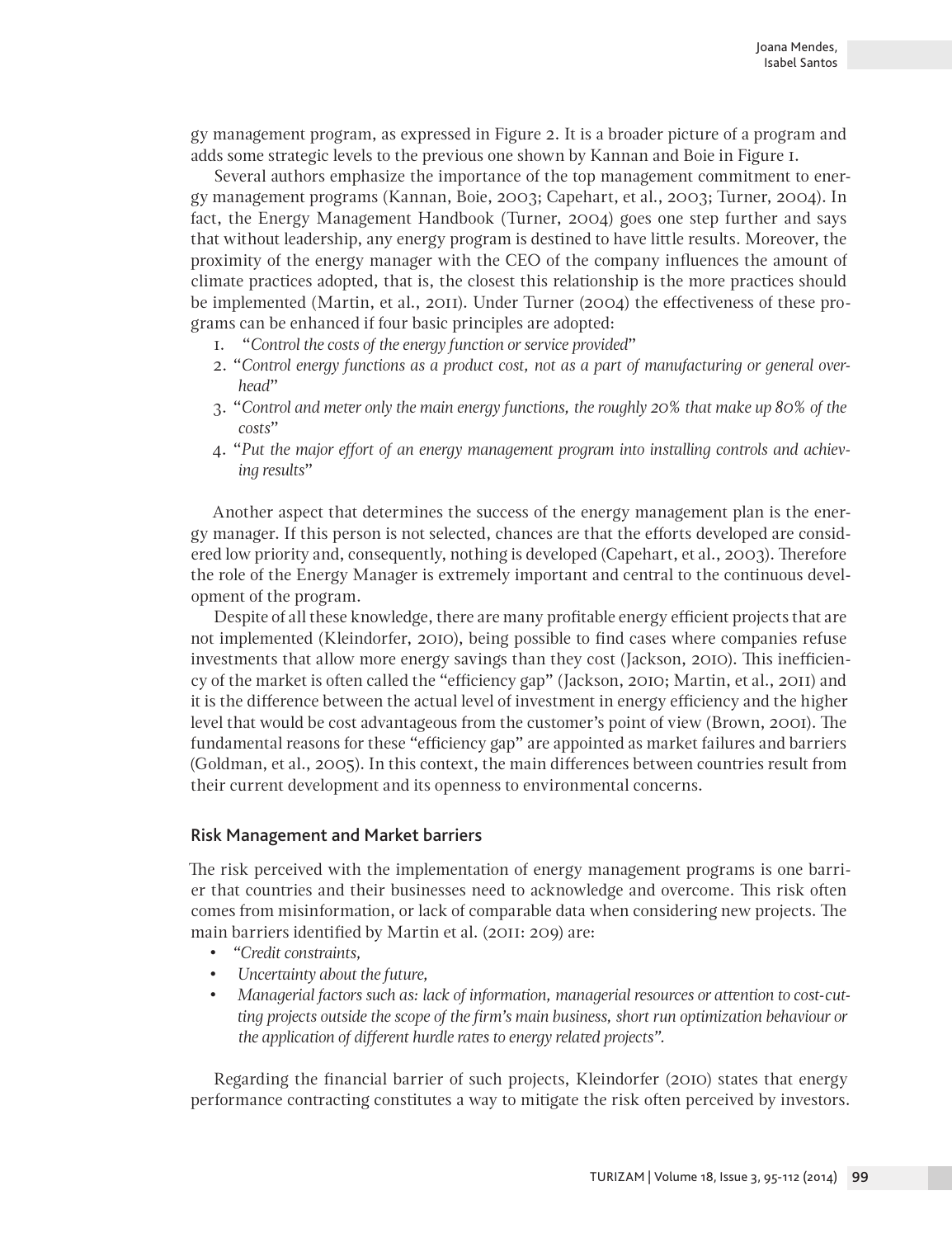Some of the risks perceived rise from the possibility of disruption of daily routine, the lack of knowledge of the factors that influence energy consumption, the relatively large initial investment, and the uncertain payback period (Kleindorfer, 2010). Energy Service Companies (ESCOs), Shared Savings Providers, Performance Contractors, and other similar companies are already providing services (auditing, energy and economic analyses, capital and monitoring) that assist other companies in these tasks of decreasing their energy consumption and expenditures on energy services (Turner, 2004). This author also adds that these organizations guarantee and share the savings from enhanced energy efficiency and productivity, therefore being an advantage for both parties involved.

Further exploiting market failures and barriers, Sovacool (2009) draw attention to the cultural and social nature present in these barriers, in the renewable energy and energy efficiency sectors in the United States. He argues the idea that people nowadays treat electricity as a commodity, a product abundantly available that combined with changing power stations away from urban centres, lead to an apathy and misunderstanding attitude towards energy. Besides that, Sovacool (2009) points out the existence of misinformation and, in some cases, the wish to remain uninformed. So, if one doesn't know the basics of electricity, its production and how it affects the environment, it is more difficult to convince such person to adopt more efficient habits or to embrace renewable technologies.

The long term success of a company and the proactive energy management is directly connected to its productivity and quality, in a sense that these variables are all connected when addressing energy management in order to endure long term success of a company. Consequently, when organizations implement new energy efficiency technologies, new materials and/or manufacturing processes, and use new technologies in equipment and materials they are not only improving their energy efficiency levels but also their productivity and product or service quality (Turner, 2004).

## Total Quality Management, Energy and Employees

Improve productivity and quality, while decreasing environmental emissions and energy costs constitute a great motivation for businesses to put into practice energy management (Turner, 2004). According to Martin et al. (2011) organizations handle the pressure of improving the product and fulfilling the growing market demands, at the same time as decreasing the environmental footprint, through increasing their energy efficiency. Total Quality Management (TQM) is one example of a program that helps companies develop with a broad and integrated approach on how to operate a business thus energy costs should be included in this model (Turner, 2004). This author outlines that the main idea of TQM is that front-line employees should have the power to make modifications and other decisions at the smallest operating level. As a result, if these employees have energy management training, they can easily make educated and rational decisions and advices on energy operating costs (Turner, 2004).

The idea that employees may have a crucial role to play in this energy management program is very important and often not mentioned enough. Employees are part of the structure of any company and are frequently the most unexploited resource for these kinds of programs (Turner, 2004). Involving employees and solicit their ideas on how to use energy in a more efficient manner can be the most fruitful effort of the entire program (Turner, 2004). The author also states that the team that is coordinating the program should be doing so for a specific amount of time, and then rotate. This alternation brings a dynamic component to the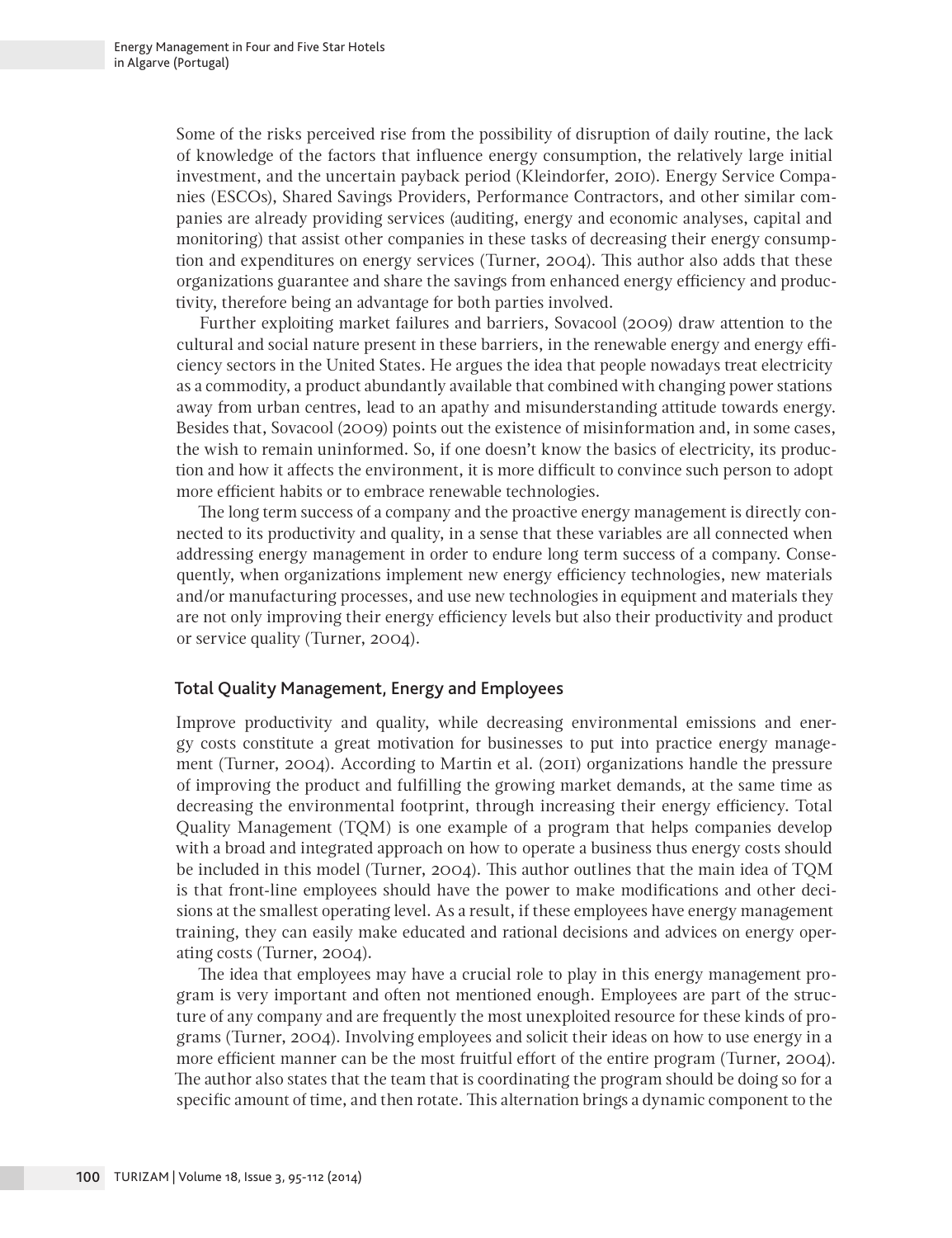program as new people came with new ideas and approaches, but also it provides the opportunity to diplomatically move non-performers, and to engage a superior number of people (Turner, 2004).

#### Operational Costs of a Building and Energy Management Systems

The central driver in determining the performance of a building is its operation (Thorpe, Kerr, 2011). This underpins the importance of involving employees in an energy management program. Managing an energy program is not only a technological challenge but also, and the key aspects, dealing with economic limitations and without disrupting the normal course of company's daily operations (Turner, 2004; Thorpe, Kerr, 2011). In order to attain a permanent energy management and, consequently, achieve the potential energy and cost savings a building Energy Management System (EMS) is vital (Doukas, et al., 2007). These systems usually control active systems (lightning, heating, ventilation and air-conditioning, among others) and decide their functioning schedules (Doukas, et al., 2007).

Prior to the EMS, Rikhtegar (2011) defends that an initial strategic phase is essential in optimizing an energy program. The author explains that this strategic phase, named Strategic Energy Review (SER), consists in several actions from *"benchmarking to gap analysis, metric identification, and 'road map' development"* (2011: 32). He then adds that building a SER allows the development of a specific individual EMS for the company. The EMS simply includes information of enhanced best-practices, improved managerial requirements and monitoring tools which make possible for the operator to put in practice and maintain the energy optimization strategies from the SER (Rikhtegar, 2011).

The performance of these systems is logically connected to the quantity of energy used and the comfort of its occupants (Doukas, et al., 2007). It is also a directly related to the quality of system designed (Turner, 2004). More precisely, it is proportional to the activities designed to accomplish the exact monitoring and control needed. So, the strategic energy review phase is crucial and places great influence in the final outcome of the entire program. Turner (2004) highlights the idea that this integration of the SER and EMS should be customized to meet the user's needs. On the other hand, Thorpe and Kerr (2011) argue that EMSs are excellent in gathering vast amount of data, but that data has to be analyzed and transformed into information capable of being used by operators or managers to make informed choices. EMSs are failing to do this transformation in numerous cases and not being able to support in the selection of energy-saving measures (Doukas, et al., 2009). Managers, and the team in charge of coordinating the program, need to make decisions based on information that Hansen (2006) says should be current codes, viability, cost-effectiveness, financial advantage, health and safety needs, and improving the facilities and the work environment.

Undeniably that effective energy management is based on instruments and methodologies that assist the decision-making process in the selection of proposed energy efficiency strategies that aspire to reduce operational costs and reduce environmental harm (Doukas et al., 2009). Hence, the manager and its decisions can affect in a great manner the business and the community in which is involved. For this reason, and with no surprise, energy management across companies within a certain sector is mostly connected to assessable differences in management strategies and practices, than to various climate policy measures (Martin, et al., 2011).

In this sense, Tourism is frequently seen as a clean industry due to its leisure and entertainment aspects. The availability of a fresh natural environment with no the contamination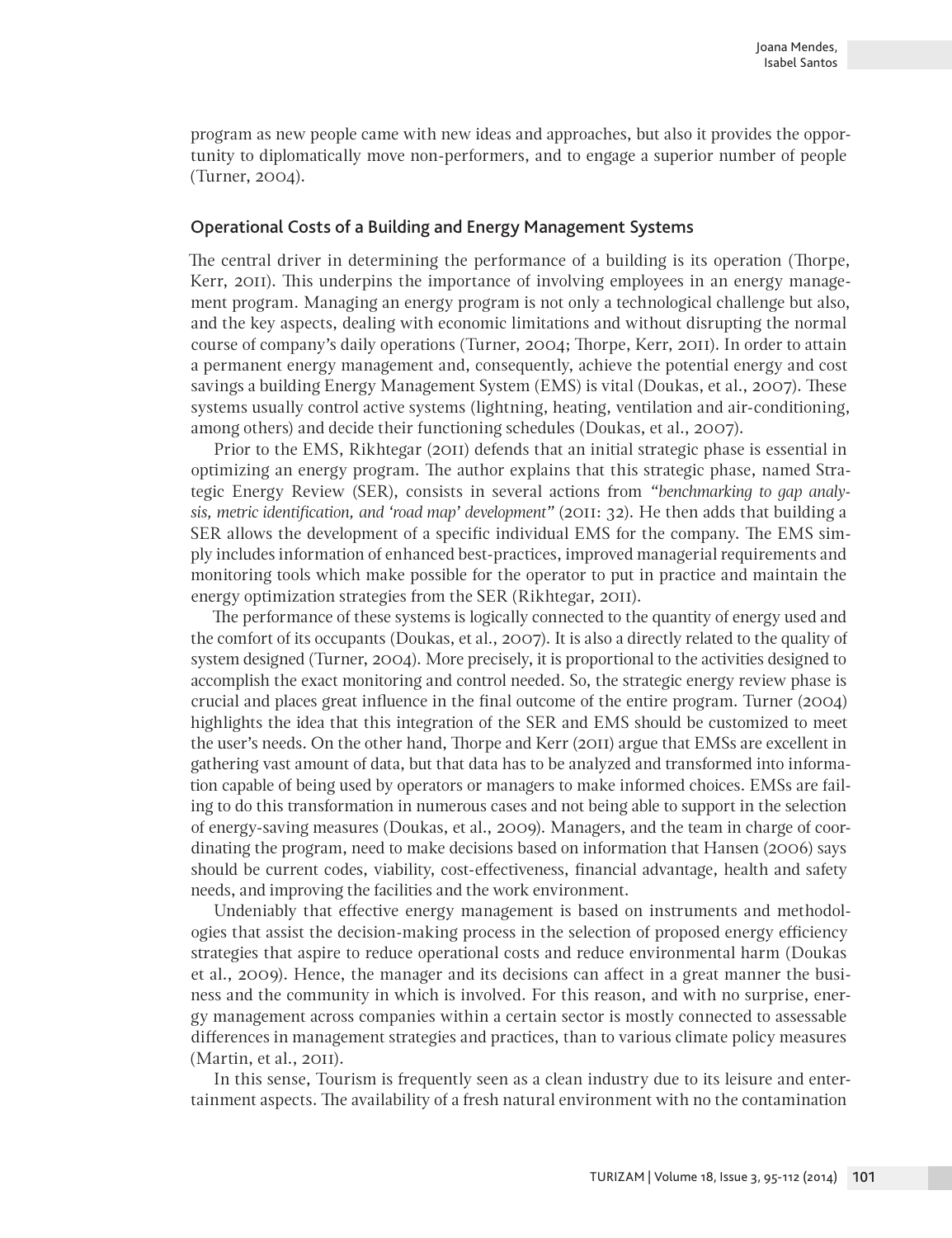as is the image of industry in general. However the lodging sector, because of its very particular function, operating features and services provided, consumes vast amounts of energy, water and non-durable products (Min, 2011).

On the other hand, the idea of environmental degradation and natural resources depletion is also frequently associated to tourism. Nevertheless, it is only very recently that literature started to study energy consumption by tourist activities and the resulting greenhouse gas emissions (Bakhat, Rosselló, 2011). Measuring environmental impacts is vital if the sustainability of tourism is to be enhanced. So, it is important to assess the extent of environmental impacts and their associated costs, in order to determine proper development strategies and solutions (Bakhat, Rosselló, 2011). Further on, in the critical discussion, there will be comparisons between the results obtain in this and in similar studies.

When analyzing tourism in New Zealand, Patterson and McDonald (2004:11) acknowledge that traditional studies and policy responses are inclined to ignore the "tourism sector" due to its debatable nature as a sector per se. Tourism is the fastest growing sector in the current economy, the second largest energy consumer and the major  $CO<sub>2</sub>$  emissions producer", which calls for special attention in policies regarding energy use and  $CO<sub>2</sub>$  emissions (Gössling, 2013).

# **Reference Framework**

#### **Objectives**

Tourism is one of the most promising industries and it's expected to grow 3% to 4% worldwide in 2012 according UNWTO (Kester, 2012). In Portugal, tourism is a strategic sector for the economy representing 9.2% of the 2010 GDP (Turismo de Portugal, 2010). Algarve is the main touristic destination of Portugal representing 26.2% of total number of guest in the third quarter of 2011 (Turismo de Portugal, 2010). Moreover, approximately 76% of the total overnights in hotels in 2010 in Algarve were in 4 and 5 stars hotels (Turismo de Portugal, 2010). Consequently, the scenario of this study was 4 and 5 stars hotels in Algarve.

On one hand, is the general "environmental consciousness" that economic growth should be complemented with environmental quality towards sustainable development. On the other hand, is the key player's response that can and are in the right place to begin this change, which means, not only governments but also businesses and industries. Energy management is one example of a solution, and the current importance of this topic seems to be getting an enduring aspect of managing any facility rather than a fashionable subject.

The central question in addressing this topic is to evaluate the state-of-the-art of energy management in 4 and 5 star hotels in Algarve, to understand which policies and strategies are in place to maximize or optimize energy management, and to analyze good energy management practices in hotels that can serve as reference for others. This question has a strong effect in the structure of costs of a hotel since operational costs are very relevant on the overall cost structure.

#### Research Question

To address these topics the research was divided into two questions that will be answered via testing hypotheses as expressed below.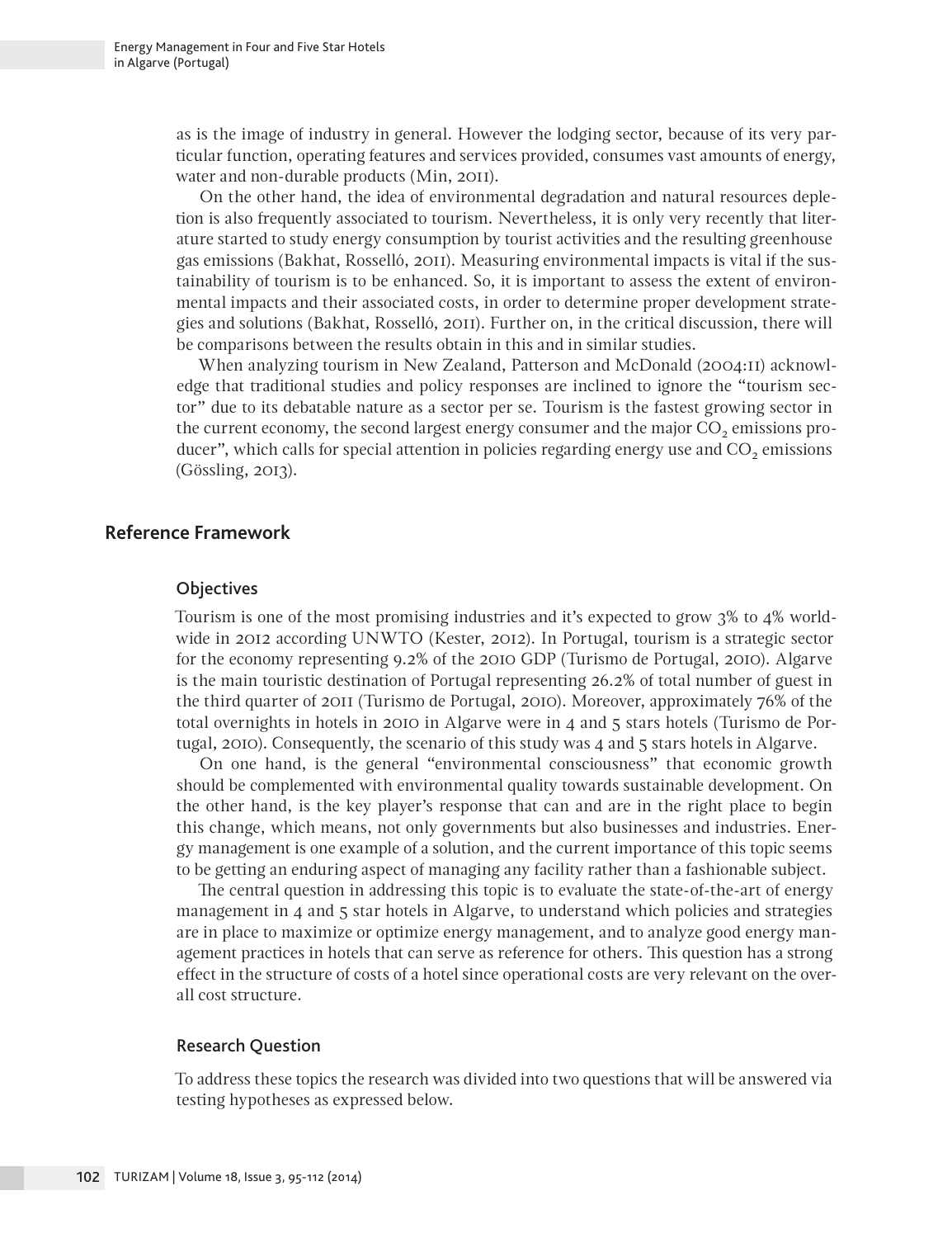*Research Question 1:* Is energy management an established practice in 4 and 5 star hotels in Algarve?

Hypotheses tested:

- 1. Hotels whose top/senior management have a commitment to improve energy performance have an energy policy officially instituted.
- 2. The energy management practices adopted are influenced by the category of the hotel.
- 3. Hotels do have ongoing plans to improve energy efficiency

*Research Question 2:* What are the main reasons that lead those hotels to implement energy management practices?

Hypotheses tested:

- 1. The respondents felt that customers attach importance to the issue of energy efficiency.
- 2. The respondents felt that employees attach importance to the issue of energy efficiency.
- 3. Hotels are more focused on energy management as a form of improving energy efficiency (cutting costs) rather than as a form of decreasing the environmental impact.

#### Method

Through crossing the databases of Algarve Tourism Association (Associação de Turismo do Algarve – ATA) with Portuguese Hotel Guide from MaisTurismo, it was possible to count 132 Hotels, where 35 were 5 star and the remaining 97 were 4 star hotels. Since the population was considered small, a questionnaire was sent to all the elements in the population that was possible to contact and obtain information.

The questionnaire contains two distinct parts. The first one related to the managers perspective of operational and strategic aspects of the hotel, the structure of the hotel and its view one employees and customers. The second part related to characterization of the hotel per se. It was developed on an online platform and sent to General Managers and Directors of organizations whose information was available.

## **Data Analysis**

The survey had 51 respondents, which represents a response rate of 38.6%. The 51 respondents were divided between 39 hotels with 4 stars (76%) and 12 with 5 stars (24%). For the 4 star hotels: 34 had less than 100 employees, 3 had between 100 and 250, and 2 had between 251 and 500 (see Table 1). In the case of the 5 star hotels: 5 had less than 100 employees and 7 had between 100 and 250 (see Table 1). There were no hotels with more the 500 employees.

The questionnaire was targeted to the General Manager of the hotel, and in approximately 60.8% of the cases it was the general manager that answered the survey. Close to 23.5%

| <b>Hotels</b> | Number of employees |             |             | Total    |  |
|---------------|---------------------|-------------|-------------|----------|--|
|               | < 100               | $100 - 250$ | $251 - 500$ |          |  |
| 4 stars       | 34                  |             |             | 39 (76%) |  |
| 5 stars       |                     |             | 0           | 12 (24%) |  |
| Total         | 39 (76%)            | 10 (20%)    | 2(4%)       |          |  |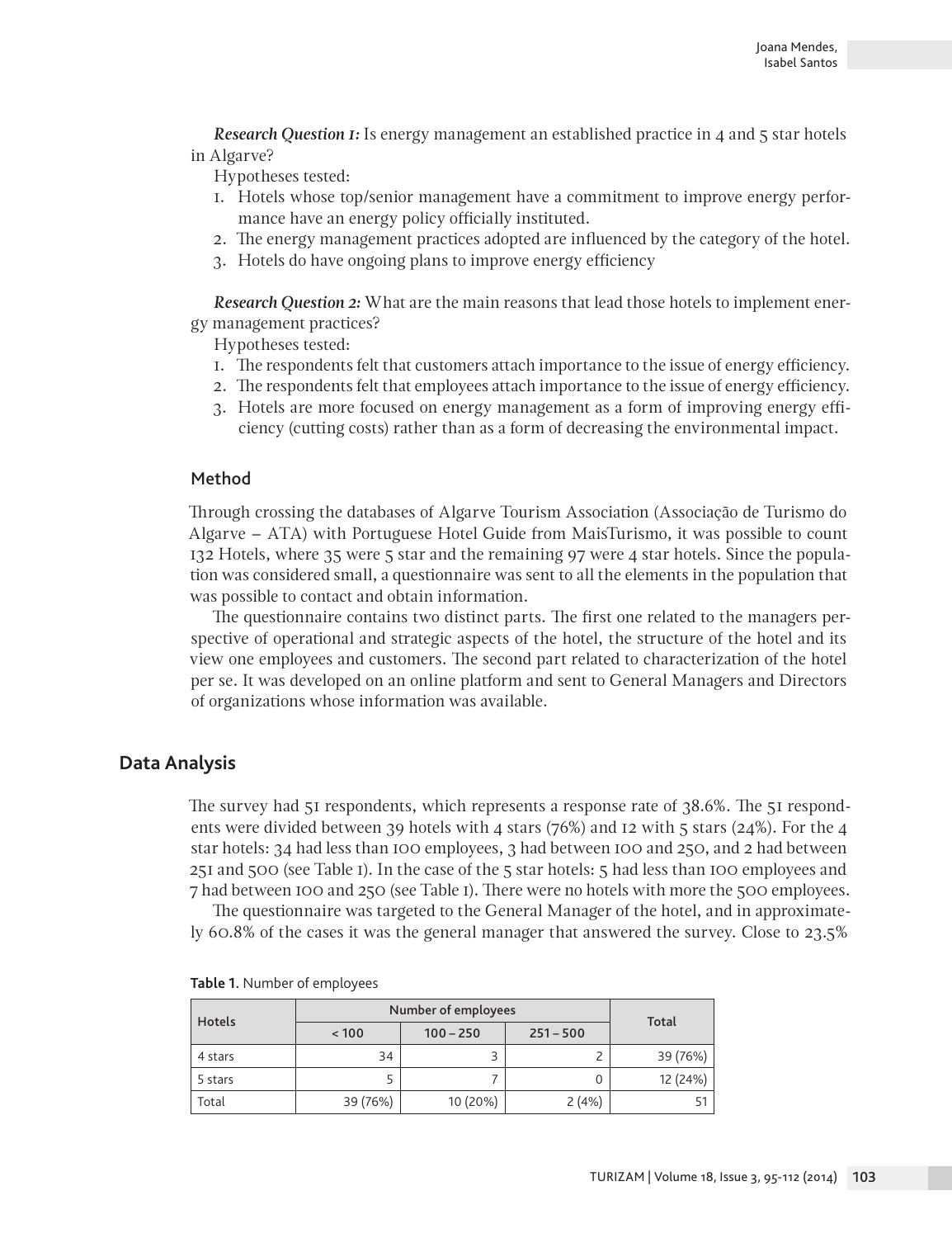chose not to identify (NS/NR) and the remaining 15.7% are divided among: Director's Assistant, Finance Director, and Maintenance Director. After having briefly described the characterization of the respondents, the next sections aim to respond to the two research questions that are the focus of this research.

#### Research Question 1:

## Is energy management an established practice in 4 and 5 star hotels in Algarve?

The first research question simply analyzes if energy management is an established practice in this population. It was answered by testing 3 hypothesis: the impact of the commitment from top/senior management, the influence of the category of the hotel in the energy management practices adopted, and the existence of an ongoing action plan to improve energy efficiency.

*Hypothesis 1 – Commitment and energy policy*

Hypothesis 1 was intended to test the relation between the commitment of top/senior management and the actions developed under energy management. So the hypothesis examined if "hotels whose top/senior management have a commitment to improve energy performance have an energy policy officially instituted".

This particular hypothesis addresses a more strategic aspect of energy management. It has already been stressed the magnitude, for the success of energy management activities within companies, of a clear and official commitment from top management. So, the idea was to know if the hotel had this commitment and its relation with the existence of an energy policy, a manual of good practices, and an energy manager or energy management department.

The hypothesis was supported by the data in relation to the existence of an energy policy and a manual of good practices. This means that if there is a commitment from top/senior management to improve energy performance, the hotel will most likely have an energy policy officially instituted or a manual of good practices implemented.

The hypothesis was not supported by the data in relation with the existence of and energy manager or energy management department, which is to say that, in this population, the commitment is an independent force to the fact that hotels have or not such managers or departments. However, regarding the hotel category, it is more probable for 5 star hotels to have this kind of managers or departments.

#### *Hypothesis 2 – Practices and category of the hotel*

Hypothesis 2 intended to test if "the energy management practices adopted are influenced by the category of the hotel". The hypothesis was supported for practices number 7, 14, 15, 16 and 18 (see the entire group of practices in Table 2). These 18 practices being analyzed were develop based on interviews with a general manager and two maintenance directors. These included general, strategic and operational levels, and are presented in the order they were tested.

Results show that, it is more probable for 5 star hotels to have investments aimed at reducing their  $CO<sub>2</sub>$  emissions (number 7), automatic internal temperature regulators (number 16), and systems that utilize energy from renewable sources or cogeneration (number 18), than the 4 stars. On the contrary, it is more probable that 4 star hotels have energy class  $A$ equipments (number 15), and encourage its employees to turn off the lights when a space is empty (number 14).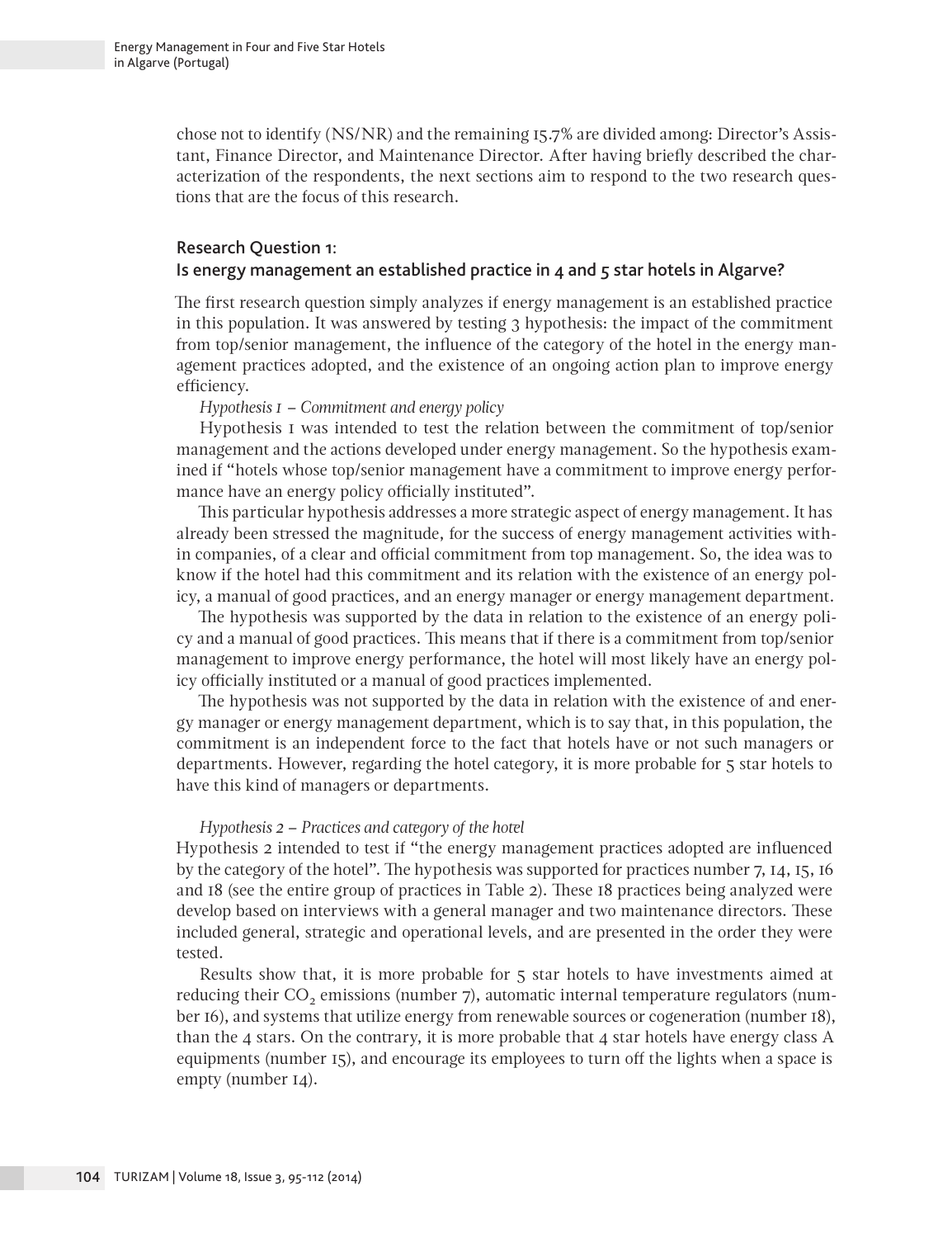| 1  | Identification of energy costs                                                       |
|----|--------------------------------------------------------------------------------------|
| 2  | Internal communication of the implemented solutions that improve energy efficiency   |
| 3  | Integration of energy management topics in external reports                          |
| 4  | Identification of energy consumption levels                                          |
| 5  | Information search about energy efficiency                                           |
| 6  | Investments aimed at reducing their energy consumption                               |
| 7  | Investments aimed at reducing their CO <sub>2</sub> emissions                        |
| 8  | Management of energy consumption through systematic monitoring                       |
| 9  | Evaluation of the systems that generate, transform and utilize energy                |
| 10 | Measurement of CO <sub>2</sub> emissions                                             |
| 11 | Fulfilment of energy efficiency criteria in the structure of their buildings         |
| 12 | Optimization of the use of daylight                                                  |
| 13 | Existence of effective lighting systems                                              |
| 14 | Encouragement of its employees to turn off the lights when a space is empty          |
| 15 | Existence of energy class A equipments                                               |
| 16 | Existence of automatic internal temperature regulators                               |
| 17 | Existence of a plan for waste optimization                                           |
| 18 | Implementation of systems that utilize energy from renewable sources or cogeneration |

**Table 2.** Group of practices

## *Hypothesis 3 – Action Plan*

Hypothesis 3was intended to test if "The majority of hotels have an ongoing plan to improve energy efficiency". This hypothesis was not supported by the data.

The goal in this hypothesis was to analyze if hotels had an ongoing action plan to improve energy efficiency and, if so, what were the core actions being implemented. The data obtained allowed to conclude that only half of the Hotels had an ongoing plan to improve energy efficiency (approximately 49%). Within these, 16 hotels had 4 stars  $(64%)$  and 9 5 stars  $(36%),$ which means that  $75\%$  of all  $5$  star hotels had an ongoing plan, while within 4 star hotels there were only 41%.

The main actions involved in these plans were: replacing lightning in 52% of the plans; 20% had measures such as installation of solar panels, monitoring energy consumption, and management of spaces; installation of motion detectors, and changing energy supplier in 12% of the plans; and 8% related to temperature regulation and replacing equipments.

#### Research Question 2:

# What are the main reasons that lead those hotels to implement energy management practices?

The second research question complements the analysis of this research through understanding motivations and reasons that lead hotel managers and operators to implement energy management actions. Three motives were studied under this research question: the commitment of customer, the commitment of staff, and the problematic of energy efficiency versus environmental impact.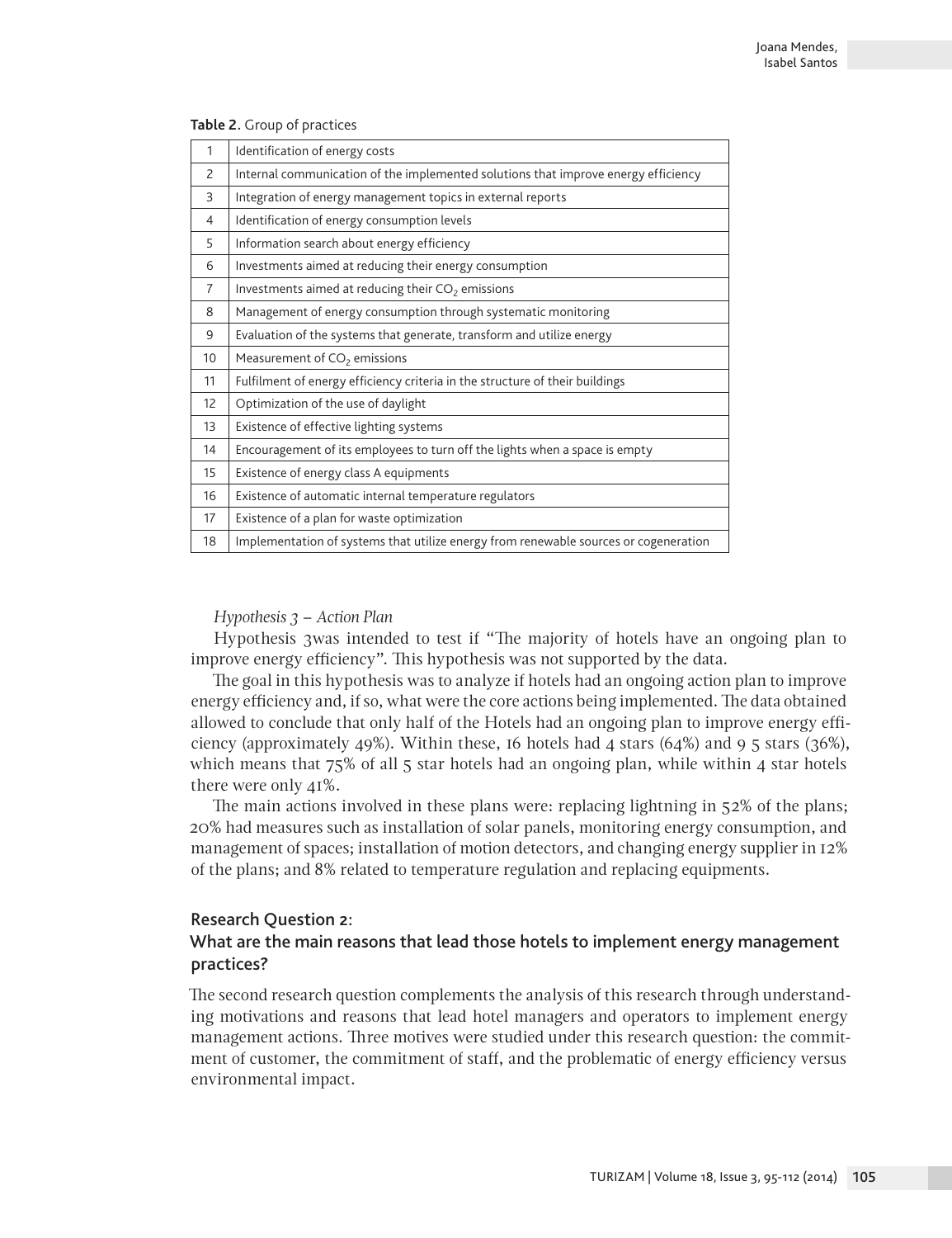#### *Hypothesis 4 – The commitment of Customers*

Hypothesis 4 aimed to test if "The respondents felt that customers attach importance to the issue of energy efficiency". The hypothesis was supported by the data. The goal was to understand the opinion of hotel management about the importance that customers attached to energy efficiency. In the respondents' opinion, customers consider energy efficiency to be important  $(81.2\% \text{ or } 4.06 \text{ in a scale of } 1.5)$ .

#### *Hypothesis 5 – The commitment of Employees*

The purpose of hypothesis 5 was to test if "The respondents felt that employees attach importance to the issue of energy efficiency". This hypothesis was supported. Hypothesis 5 was designed to study the views of managers regarding the importance attributed by employees to energy efficiency. The results indicate that managers perceive that employees consider energy efficiency important (87% or 4.35 in a scale of 1-5).

#### *Hypothesis 6 – Energy efficiency versus decreasing environmental impact*

Hypothesis 6 aimed to test if "Hotels are more focused on energy management as a form of improving energy efficiency rather than as a form of decreasing the environmental impact". The hypothesis was supported. In order to analyze the implementation of energy management process and to understand if the driver for the hotels was energy efficiency or the willingness to decrease their environmental impacts, the hotels were asked about their behaviour in relation to 18 different practices, expressed in Table 2.

The average level on the implementation of all practices in hotels is around 78%, or 3.92 in a scale from 1 to 5. This means that, on average each hotel of the population implements near 78% of energy management practices or, in other words, implements approximately 14 of the 18 practices that were being studied.

For the practices directly linked with optimization of energy efficiency this level increases to approximately 83% while, in the practices related with the environmental impact, it falls to 60.9%. Meaning that, the group of practices related to environmental impact was among the less implemented ones.

## Best practices

In a scale of 1 to 5, where 5 is the highest level of implementation, the best practices identified in this population were considered to be the ones whose classification was above 4 (or 80%). Consequently, the best practices identified in this study are constituted by 10 measures present in Table 3, and are all related to improving energy efficiency. There are no measures to decrease the environmental impacts in this top. It is important to underline that this top 10 constitutes the best practices that are in place to deal with energy management in this population.

Regarding the nature of these practices, there are three aspects to enhance: the general, the strategic and the operational level present in these practices. The general aspect of energy management was analyzed in the identification of energy costs and energy consumption levels, and in the information search on energy efficiency. All practices were in the top 10 of implementation, which means that, the basic and general aspects of energy management are generally adopted in this population.

The strategic practices are related to the internal and external communication of hotels, and to the investments performed by them. Of this group, three of the four practices reached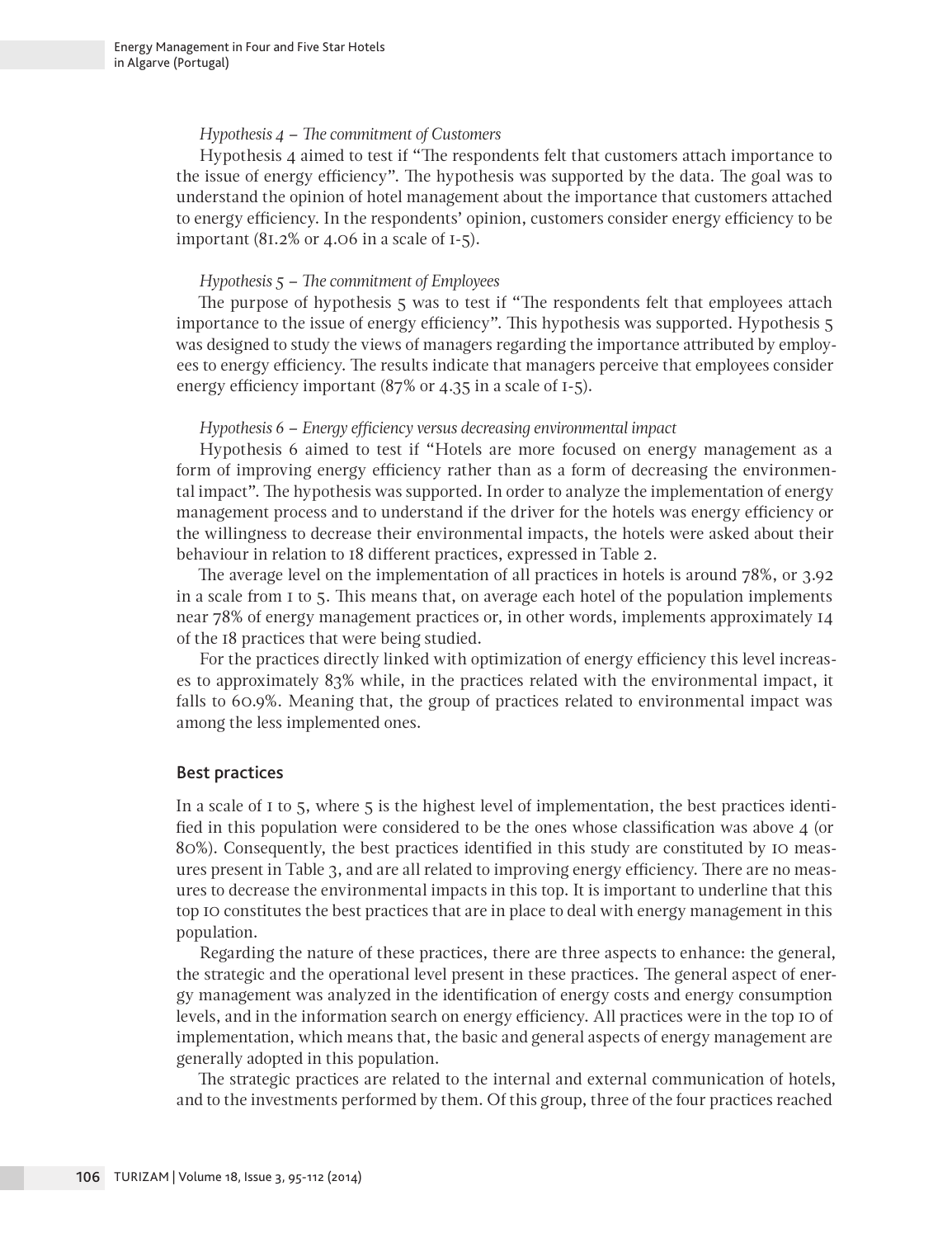**Table 3.** Best practices

| Practice                                                                               |      | Level of implementation |  |
|----------------------------------------------------------------------------------------|------|-------------------------|--|
| 14 – Encouragement of its employees to turn off the lights when a space is empty       | 4.86 | 97.3%                   |  |
| 1-Identification of energy costs                                                       |      | 96.1%                   |  |
| 4 – Identification of energy consumption levels                                        | 4.69 | 93.7%                   |  |
| 2 - Internal communication of the implemented solutions that improve energy efficiency | 4.47 | 89.4%                   |  |
| 5 - Information search about energy efficiency                                         |      | 85.1%                   |  |
| 12 - Optimization of the use of daylight                                               |      | 84.7%                   |  |
| 6 – Investments aimed at reducing their energy consumption                             | 4.20 | 83.9%                   |  |
| 13 – Existence of effective lighting systems                                           |      | 82.4%                   |  |
| 3 – Integration of energy management topics in external reports                        |      | 82%                     |  |
| 8– Management of energy consumption through systematic monitoring                      |      | 80.4%                   |  |

the top 10 implemented ones: internal communication of the implemented solutions that improve energy efficiency (practice number 2), investments aimed at reducing their energy consumption (practice number 6), and integration of energy management topics in external reports (practice number 3). The other strategically practice is not present in this table refers to the investments aimed at reducing CO2 emissions, which is the 4th less adopted practice perhaps because it is related to decreasing environmental impacts.

The operational level aimed to analyze the extent to what hotels agree to have certain practices or behaviours that were more related to the day-to-day actions of a company. This level was constituted by the remaining 11 practices (practices number 8 to 18, see Table 2). Management of energy consumption through systematic monitoring (practices number 8), optimization of the use of daylight (practice number 12), existence of effective lighting systems (practice number 13), and encouragement of employees to turn off the lights when a space is empty (practice number 14), reached the top 10 implemented measures and are therefore considered to be best practices.

# **Critical Discussion**

It is important to compare the findings on this research with the finding of other studies and articles related to energy management in the tourism industry. Min (2011) developed a study about environmental consciousness and performance in Chinese Hospitality Industry, and had a similar response rate (35%). The response rate of this study was approximately 39%. Additionally, the results regarding the occupation of the respondent were very similar in Min (2011). In his analysis, Min (2011) had 62.3% managers, and 15.7% anonymous interviewees, whereas in this study 60.8% where managers and 23.5% chose not to identify (NS/NR).

Kapiki (2010) developed a similar study in 4 and 5 star hotels in Thessaloniki, Greece whose purpose was to identify the energy saving systems as well as to explore whether these systems reduce the energy consumption, and, consequently, the operating costs of the hotels. The results had some similar analogies with the analysis of this research, thus extolling the importance of this issue in an international setting. The magnitude of energy management in a hotel is simply as the following rational: operating a hotel that is not sustainable can cost much more (Kapiki, 2010).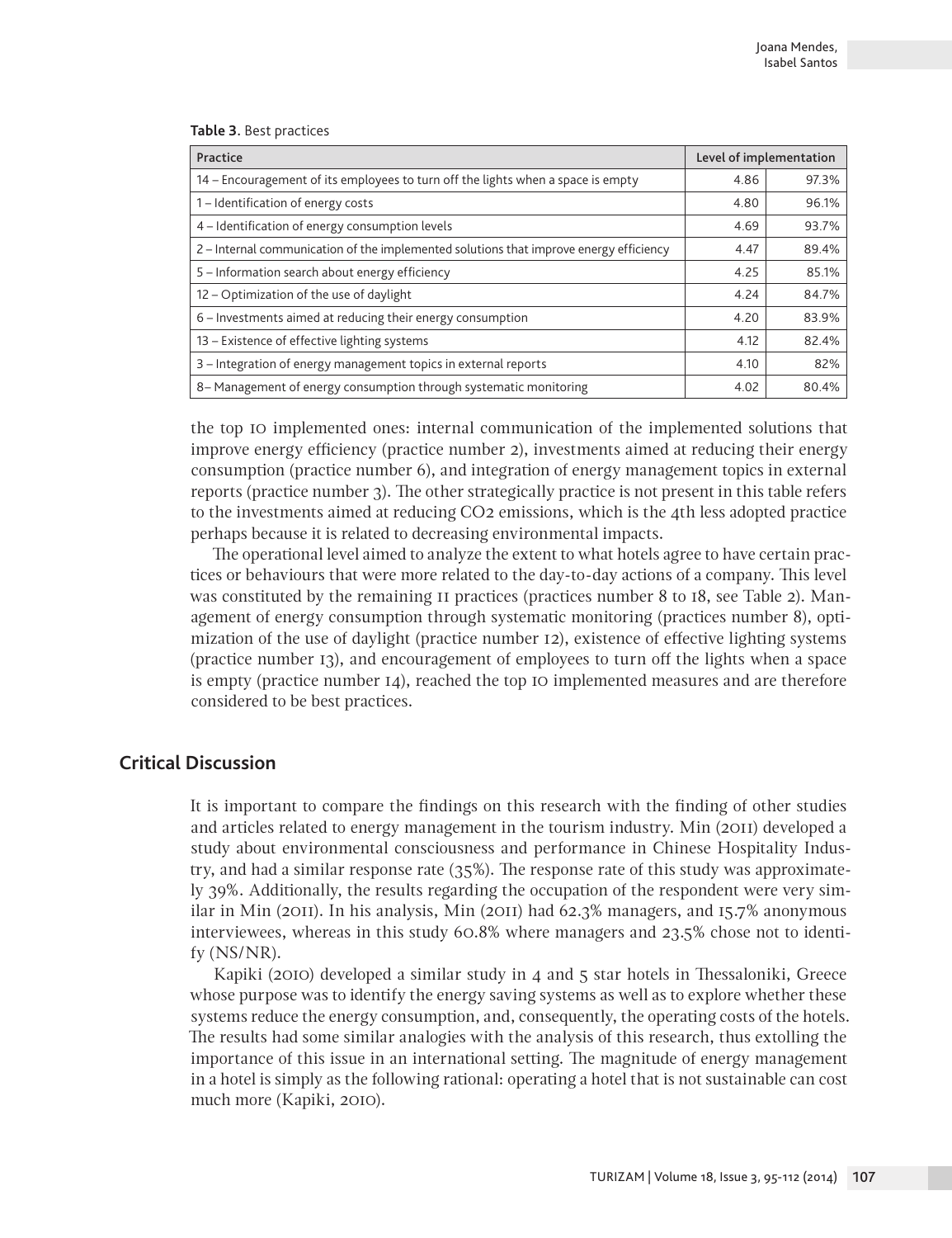The level of importance assigned by staff in Kapiki's (2010) study was around 50%. In this study the relation between energy efficiency and employees was tested through the perspective of the manager. This research is directed to the manager's point of view and results indicate that the level of importance given was 87%. Still, the difference in the results is very significant which implies that either Portuguese employees are more committed to energy efficiency or Portuguese managers are oblivious from reality.

Choosing 4 and 5 star hotels in Algarve as population of the study may have proven to avoid deviated results. That is, some authors (Assaf, et al., 2012; O'Donnell, et al., 2007) argue that combining different groups of hotels in a sample can deform the efficiency results. For example, there are aspects that differentiate small and large hotels such as: economies of scale, access to technology and market share (Assaf et al., 2012) that clearly have an impact on energy efficiency and environmental impacts.

The homogeneity or heterogeneity of energy efficiency studies in hotels is far from having an accepted and converged conclusion in literature (Assaf et al., 2012). Nevertheless, in a study on Portuguese hotels Barros (2005) concluded that size affected efficiency. Although size was not a variable studied in this study, the group of 4 star is not drastically different in this matter from 5 star hotels. In fact, 76% of the hotels had less than 100 employees, which can relate to the similar size of the structure of the hotels. Thus, small and medium sized 4 and 5 star hotels were the population that mostly constituted this research.

Viegas (2008) developed a study on environmental practices in the hospitality sector in Algarve that comprised 2, 3, 4 and 5 star hotels. The purpose of Viegas (2008) was to understand if the environmental practices of these hotels were contributing to a sustainable development for the touristic destination. In Viega's article, the conclusion reached was that environmental practices were far from being well implemented much less to be able to contribute to the sustainable development of the region. Moreover, most hotels classified as medium-high (80%) in all areas related with the conservation, efficiency and management of energy. In 2012, results from this research also indicate that overall hotels classified as medium-high (78.3%).

Viegas (2008) tested the possibility of energy management practices being well classified due to its strong impact on the cost structure of the hotel. The author discovered that energy related practices rated better with 3.5, in a scale from 1 to 5, or 70%, and that environmental practices were badly implement with a 3.17 level or 63.4%. 4 years later, this study reaches the same conclusion, that is, energy efficiency practices rated 83.3%, and environmental practices 60.9%. In Portugal hotels are forced by legislation to have an energy certificate, which, as Viegas (2008) already predicted, influences the type of practices adopted.

Viegas (2008) already alerted for the fact that environmental practices that were not legislated were less implemented. This was exactly what was being tested with hypothesis 6, which, according to the results obtained, is supported. In this research, this group of practices is among the less implemented ones. In fact practice number  $IO$ , measurement of  $CO<sub>2</sub>$ emissions, was the least implement measure (49%).

Another example are the renewable energy sources and cogeneration had an implementation level of 50.2%.This is much lower than Kapiki's (2010) study where 76% hotels admit to use renewable energy sources. Min (2011) stated that installation of renewable energy systems was a very frequently implemented measure. So, it is an extremely important practice and the low level of implementation in Algarve is a complete waste of a natural abundant, renewable and clean resource.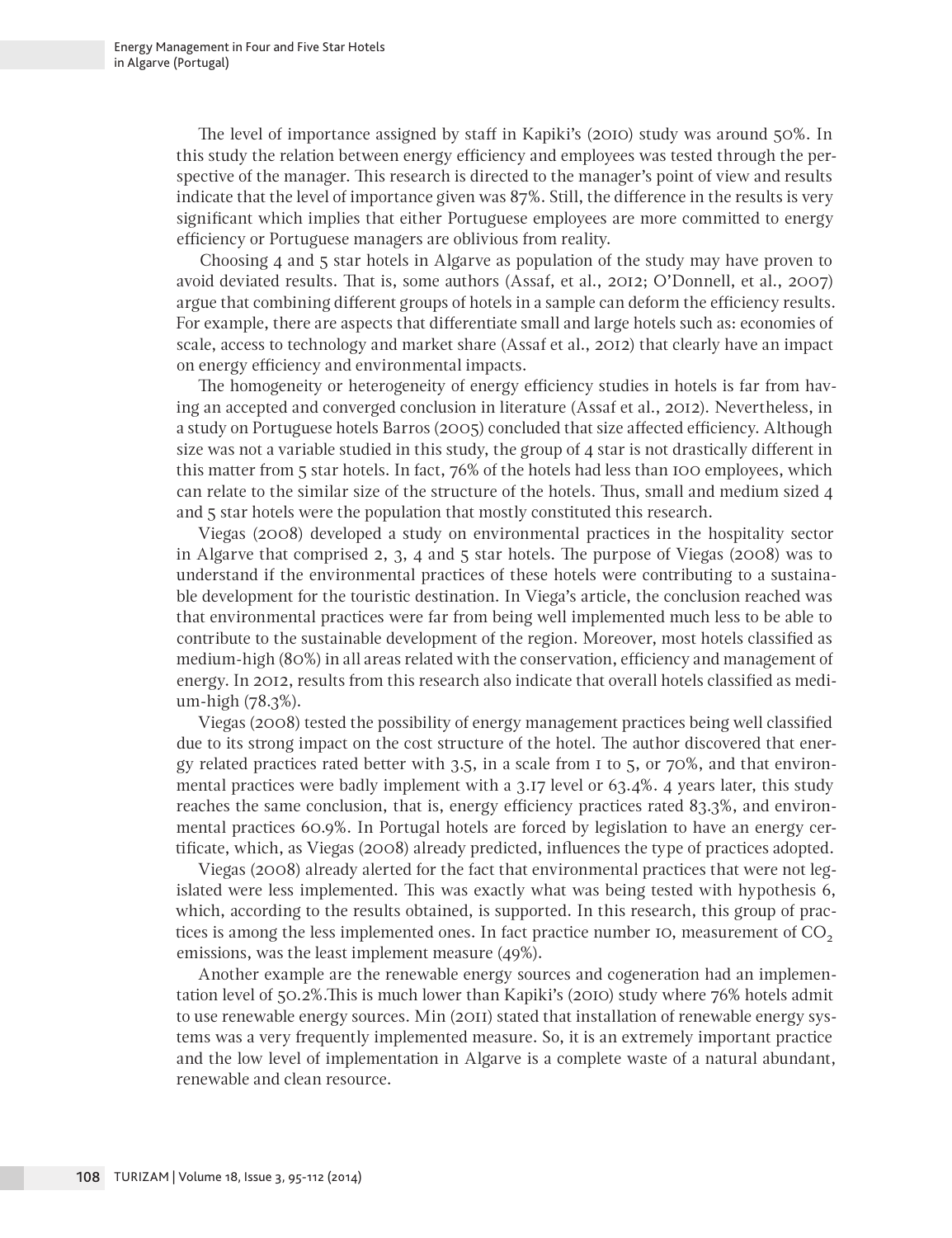In her study, Kapiki (2010) also found that only 13% of hotels admitted to use automatic regulators as opposed to the 63.5% of implementation in this research. Both studies focus on 4 and 5 star hotels so the scope of the population is not an explanation for this difference. Automatic temperature regulators are a more widely expanded practice in Algarve than in Thessaloniki, Greece.

# **Conclusion**

Returning to the first research question initially posed, "Is energy management an established practice in 4 and 5 star hotels in Algarve", the answer in a global perspective is positive. Generally speaking, each hotel implements near 78% of energy management practices or, in other words, implements 14 of the 18 practices that were being studied. Within energy management practices, the practices directly linked with optimization of energy efficiency, are better established (83%) than the practices related with the environmental impact (60.9%).

Regarding the practices studies the category of the hotel was an influence in five measures. It is more probable that  $5$  star hotels have investments aimed at reducing their  $CO<sub>2</sub>$ emissions, automatic internal temperature regulators, and systems that utilize energy from renewable sources or cogeneration, than the 4 stars. On the contrary it is more probable that 4 star hotels to have energy class A equipments, and to encourage its employees to turn off the lights when a space is empty.

Furthermore, only 49% of the hotels in the study have an ongoing plan to improve energy efficiency. Those hotels will more probably have implemented: a commitment to improving energy performance; an energy policy; a manual of good practices; or an energy manager or department.

Generally speaking, if the hotel has a commitment to improve energy efficiency it will be more likely to also have an energy policy or a manual of good practices. Thus, in these hotels, once top management has established a commitment they will probably have paperwork to support it instead of energy managers or departments to accomplish them. The commitment is an independent force to the existence energy manager or energy management department, which means that there is no relation. Nonetheless, it is more probable that 5 star hotels have an energy manager or energy management department than the 4 stars hotel.

To complement the first question, a second one was analyzed so as to know "the main reasons that lead those hotels to implement such practices". Three main reasons were studied in this research: clients, staff, and operational costs versus environmental impacts. Customers and employees attribute a high level of importance to energy efficiency according to the opinion of the interviewees. Since the respondents felt that both stakeholders attach value to energy efficiency, they constitute in fact a reason to implement energy management programs.

The other reason is to increase energy efficiency and consequently reduce operational costs. Decreasing environmental impacts is not a strong reason that leads hotels to implement such practices as it was shown with the considerably lower level of implementation.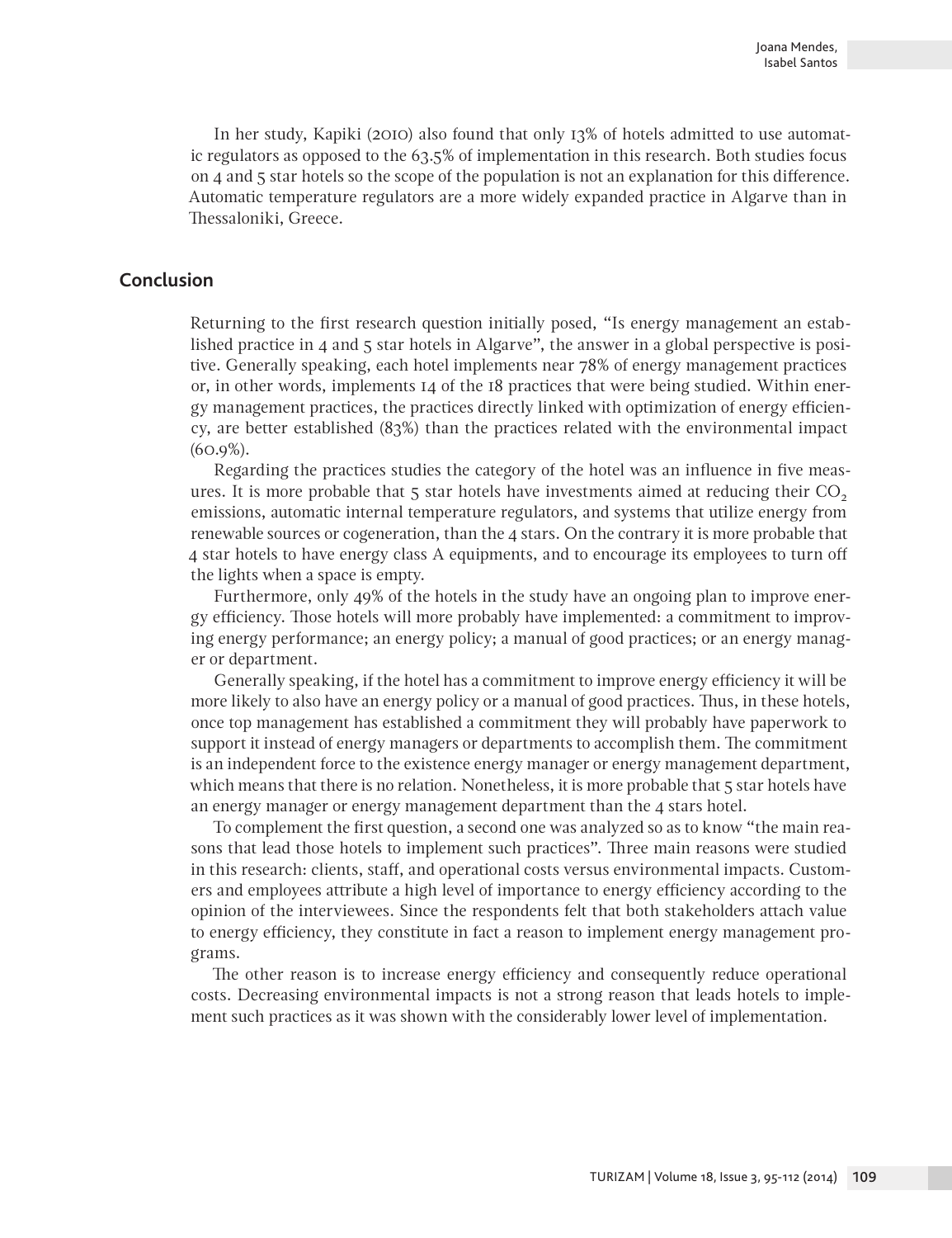# **Future Areas of Research**

From the literature review that accompanied this research all along, and from the analysis of the results and their subsequent, derives the following suggestions for future research:

- Expand the scope of the study to other dimensions of tourism, such as touristic activities and transportation, so as to engage the tourism industry as a whole.
- Further explore the problematic of energy in tourism. Its consumption, measurement and record keeping. This is a very complex topic since it is very hard to obtain data and then be able to make comparisons.
- Understand what can be done to educate tourists into include an environmental perspective in their choices, and to make them acknowledge that their actions have consequential impacts on the local environment, and future development on the tourism industry. In sum, to proactively develop and implement strategies instead of waiting for a mass tourist evolution into 'green tourists'.
- Development of models that help managers to make more assertive choices when considering investments in new technologies or equipments.

# **Acknowledgments**

*We would like to thank all the professionals from the hospitality industry of Algarve who offered their time and contributed extensively to the development and outcome of this research. Without their contributions this study would have no purpose.*

# **References**

- Abulfotuh, F. (2007). Energy efficiency and renewable technologies: the way to sustainable energy future. *Desalination*, *209* (1-3), 275-282.
- Assaf, a., Barros, C. P., &Josiassen, a. (2012). Hotel efficiency: A bootstrapped metafrontier approach. *International Journal of Hospitality Management*, *31*(2), 621-629.
- Auld, G., Bernstein, S., &Cashore, B. (2008). The New Corporate Social Responsibility. *Annual Review of Environment and Resources, 33*(1), 413-435.
- Bakhat, M., &Rosselló, J. (2011). Estimation of tourism-induced electricity consumption: The case study of Balearics Islands, Spain. *Energy Economics, 33*(3), 437-444.
- Barros, C. P. (2005). Measuring efficiency in the hotels: an illustrative example. Annals of *Tourism Research, 32*, 456–477.
- Brown, M. A. (2001). Market failures and barriers as a basis for clean energy policies. *Energy Policy, 29*(2001), 1197-1207.
- Bureau of Energy Efficiency. (2005). Energy Management and Audit. *General Aspect of Energy Management and Energy Audit* (2nd ed.). New Delhi.
- Capehart, B. L., Turner, W. C., & Kennedy, W. J. (2003). *Guide to energy management. Chemistry & biodiversity, 1*, 447. CRC Press.
- Doukas, H., Nychtis, C., &Psarras, J. (2009). Assessing energy-saving measures in buildings through an intelligent decision support model. *Building and Environment, 44*(2), 290- 298.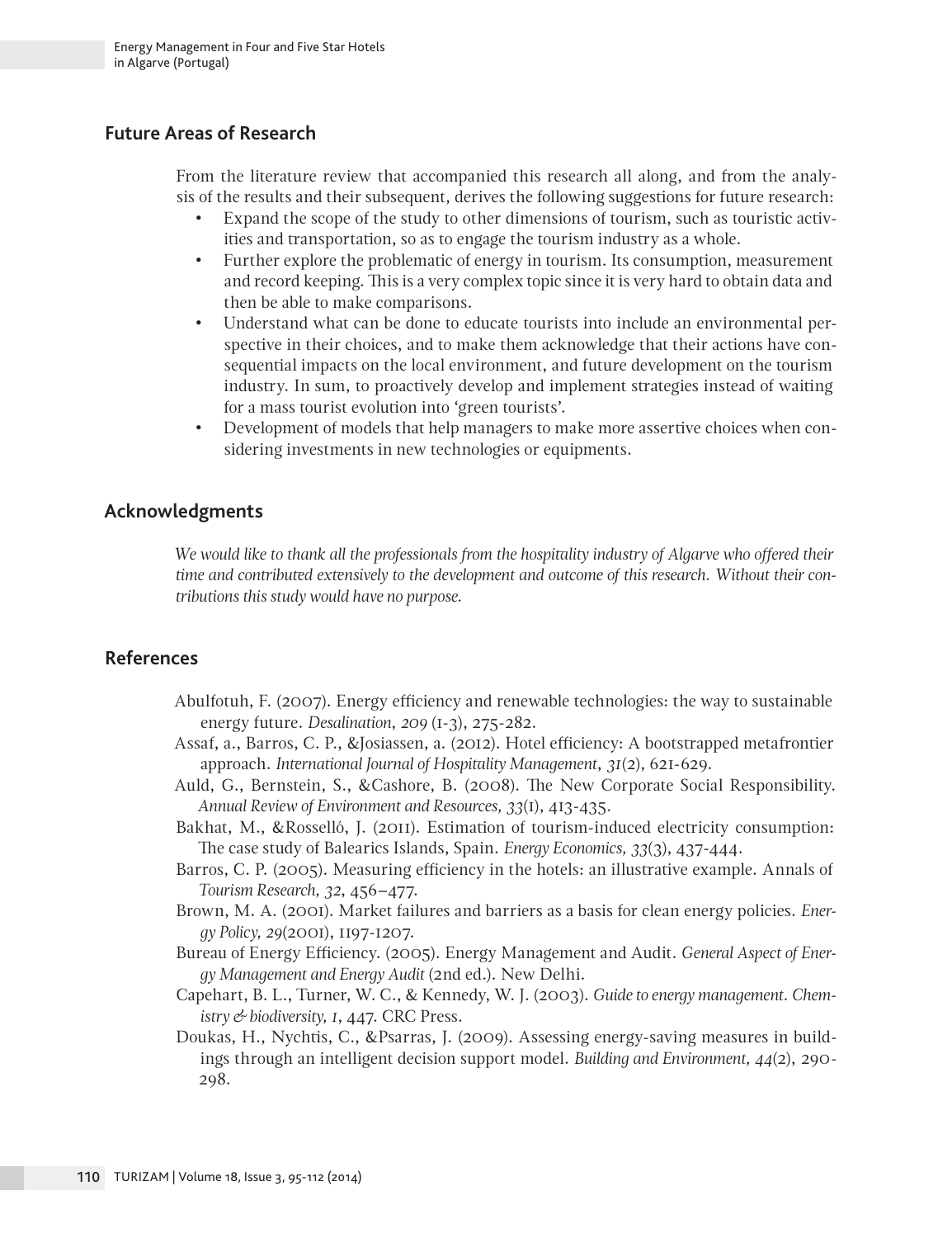- Doukas, H., Patlitzianas, K., Iatropoulos, K., &Psarras, J. (2007). Intelligent building energy management system using rule sets. *Building and Environment, 42*(10), 3562-3569.
- Goldman, C. a, Hopper, N. C., & Osborn, J. G. (2005). Review of US ESCO industry market trends: an empirical analysis of project data. Energy Policy, 33(3), 387-405.
- Gössling, S. (2013). National emissions from tourism: An over looked policy challenge? Energy Policy, 59, 433–442.
- Hansen, S. J. (2006). *Performance contracting: expanding horizons* (p. 332). The Fairmont Press, Inc.
- Hopkins, M. (2004). Corporate social responsibility : an issues paper. *International Labour Organization*.
- Jackson, J. (2010). Promoting energy efficiency investments with risk management decision tools. *Energy Policy, 38*(8), 3865-3873.
- Jollands, N., Waide, P., Ellis, M., Onoda, T., Laustsen, J., Tanaka, K., de T'Serclaes, P., et al. (2010). The 25 IEA energy efficiency policy recommendations to the G8 Gleneagles Plan of Action. *Energy Policy, 38*(11), 6409-6418.
- Kannan, R., &Boie, W. (2003). Energy management practices in SME –– case study of a bakery in Germany. Energy, 44, 945-959.
- Kapiki, S. (2010). Energy Management in Hospitality A study of the Thessaloniki Hotels, *Economics and Organization Of Future Entreprise*, Institute of Organization and management in Industry, ORGMASZ
- Kashmanian, R., Keenan, C., & Wells, R. (2010). Corporate Environmental Leadership : Drivers , Characteristics , and Examples. *Environmental Quality Management*, 1-20.
- Kester, J. G. C. (2012). 2011 International Tourism Results and Prospects for 2012. *Tourism*, (January).
- Kleindorfer, P. R. (2010). Risk Management for Energy Efficiency Projects in Developing Countries. *SSRN Electronic Journal*.
- Martin, R., Muûls, M., de Preux, L. B., & Wagner, U. J. (2011). Anatomy of a paradox: Management practices, organizational structure and energy efficiency. *Journal of Environmental Economics and Management, 63*, 208-223.
- Mendes, J. P. (2012). Energy Management in 4 and 5 star Hotels in Algarve. ISCTE-IUL. Retrieved from https://repositorio.iscte-iul.pt/handle/10071/5176
- Min, W. (2011). An Analysis on Environmental Awareness and Behaviour in Chinese Hospitality Industry––A Case of Xiamen City. *Energy Procedia, 5,* 1126-1137.
- O'Donnell, C., Rao, D., & Battese, G. (2007). Metafrontier frameworks for the study of firm-level efficiencies and technology ratios*. Empirical Economics, 34,* 231-255.
- Okay, N., &Akman, U. (2010). Analysis of ESCO activities using country indicators. *Renewable and Sustainable Energy Reviews, 14*(9), 2760-2771.
- Patterson, M. G. (1996). What is energy efficiency? Concepts, indicators and methodological issues. *Science, 24*(5), 377-390.
- Patterson, M.G., McDonald, G.(2004). How clean and green is New Zealand tourism? Life cycle and future environmental impacts. Landcare research: Lincoln, New Zealand.
- Petkoski, D., &Twose, N. (2003). Public policy for corporate social responsibility. *WBI Series on Corporate Responsibility, July,* 7–25. Retrieved from http://info.worldbank.org/etools/ docs/library/57434/publicpolicy\_econference.pdf
- Rikhtegar, F. (2011). Energy Benchmarking. *Chemical Engineering*, (November), 32-35.
- Sovacool, B. K. (2009). The cultural barriers to renewable energy and energy efficiency in the United States. *Technology in Society, 31*(4), 365-373.